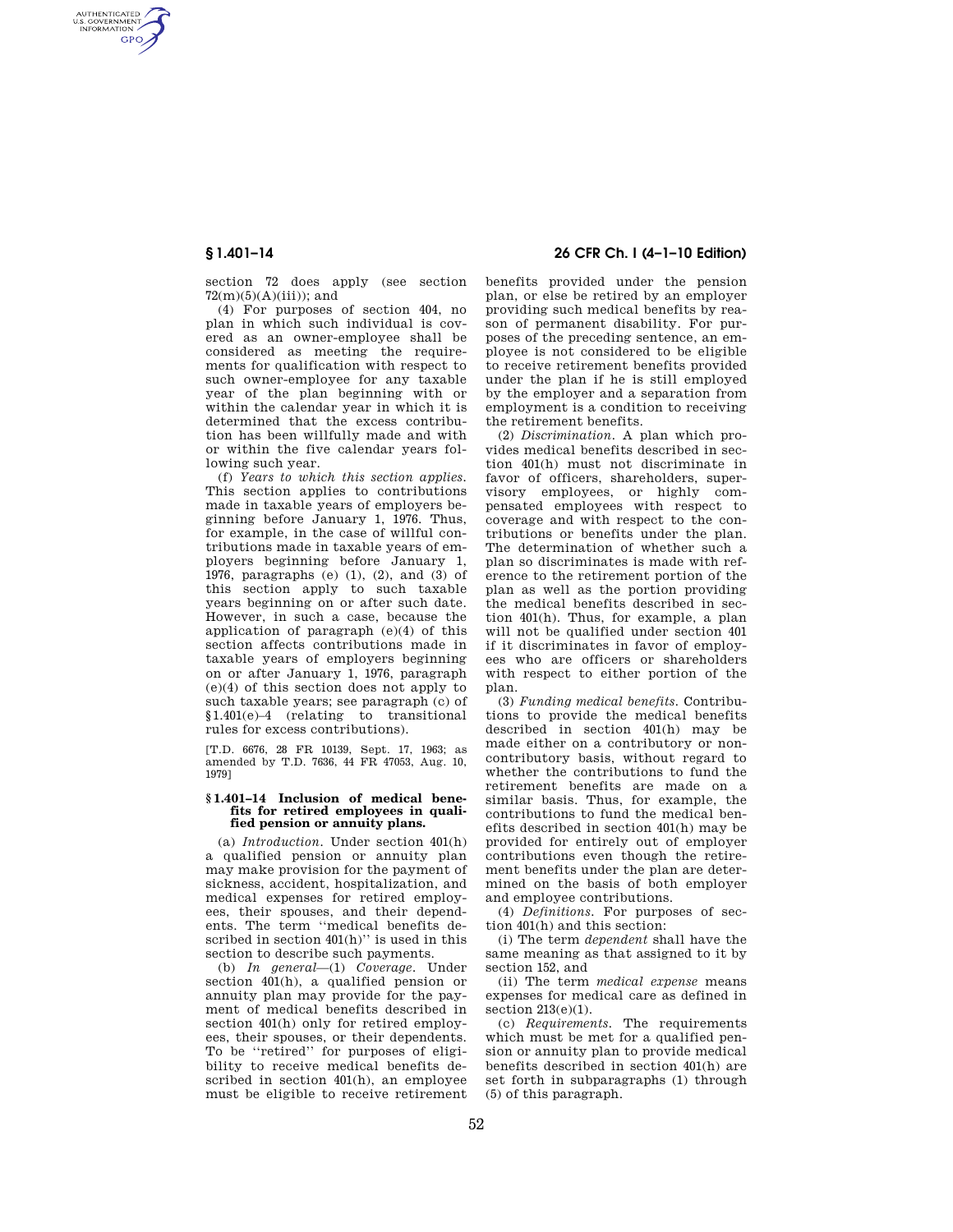# **Internal Revenue Service, Treasury § 1.401–14**

(1) *Benefits.* (i) The plan must specify the medical benefits described in section 401(h) which will be available and must contain provisions for determining the amount which will be paid. Such benefits, when added to any life insurance protection provided for under the plan, must be subordinate to the retirement benefits provided by such plan. For purposes of this section, life insurance protection includes any benefit paid under the plan on behalf of an employee-participant as a result of the employee-participant's death to the extent such payment exceeds the amount of the reserve to provide the retirement benefits for the employeeparticipant existing at his death. The medical benefits described in section 401(h) are considered subordinate to the retirement benefits if at all times the aggregate of contributions (made after the date on which the plan first includes such medical benefits) to provide such medical benefits and any life insurance protection does not exceed 25 percent of the aggregate contributions (made after such date) other than contributions to fund past service credits.

(ii) The meaning of the term *subordinate* may be illustrated by the following example:

*Example.* The X Corporation amends its qualified pension plan to provide medical benefits described in section 401(h) effective for the taxable year 1964. The total contributions under the plan (excluding those for past service credits) for the taxable year 1964 are \$125,000, allocated as follows: \$100,000 for retirement benefits, \$10,000 for life insurance protection, and \$15,000 for medical benefits described in section 401(h). The medical benefits described in section 401(h) are considered subordinate to the retirement benefits since the portion of the contributions allocated to the medical benefits described in section 401(h) (\$15,000) and to life insurance protection after such medical benefits were included in the plan (\$10,000), or \$25,000, does not exceed 25 percent of \$125,000. For the taxable year 1965, the X Corporation contributes \$140,000 (exclusive of contributions for past service credits) allocated as follows: \$100,000 for retirement benefits, \$10,000 for life insurance protection, and \$30,000 for medical benefits described in section 401(h). The medical benefits described in section 401(h) are considered subordinate to the retirement benefits since the aggregate contributions allocated to the medical benefits described in section 401(h) (\$45,000) and to life insurance protection after such medical benefits were

included in the plan (\$20,000) or \$65,000 does not exceed 25 percent of \$265,000, the aggregate of the contributions made in 1964 and 1965.

(2) *Separate accounts.* Where medical benefits described in section 401(h) are provided for under a qualified pension or annuity plan, a separate account must be maintained with respect to contributions to fund such benefits. The separation required by this section is for recordkeeping purposes only. Consequently, the funds in the medical benefits account need not be separately invested. They may be invested with funds set aside for retirement purposes without identification of which investment properties are allocable to each account. However, where the investment properties are not allocated to each account, the earnings on such properties must be allocated to each account in a reasonable manner.

(3) *Reasonable and ascertainable.* Section 401(h) further requires that amounts contributed to fund medical benefits therein described must be reasonable and ascertainable. For the rules relating to the deduction of such contributions, see paragraph (f) of §1.404(a)–3. The employer must, at the time he makes a contribution, designate that portion of such contribution allocable to the funding of medical benefits.

(4) *Impossibility of diversion prior to satisfaction of all liabilities.* Section 401(h) further requires that it must be impossible, at any time prior to the satisfaction of all liabilities under the plan to provide for the payment of medical benefits described in section 401(h), for any part of the corpus or income of the medical benefits account to be (within the taxable year or thereafter) used for, or diverted to, any purpose other than the providing of such benefits. Consequently, a plan which, for example, under its terms, permits funds in the medical benefits account to be used for any retirement benefit provided under the plan does not satisfy the requirements of section 401(h) and will not qualify under section 401(a). However, the payment of any necessary or appropriate expenses attributable to the administration of the medical benefits account does not affect the qualification of the plan.